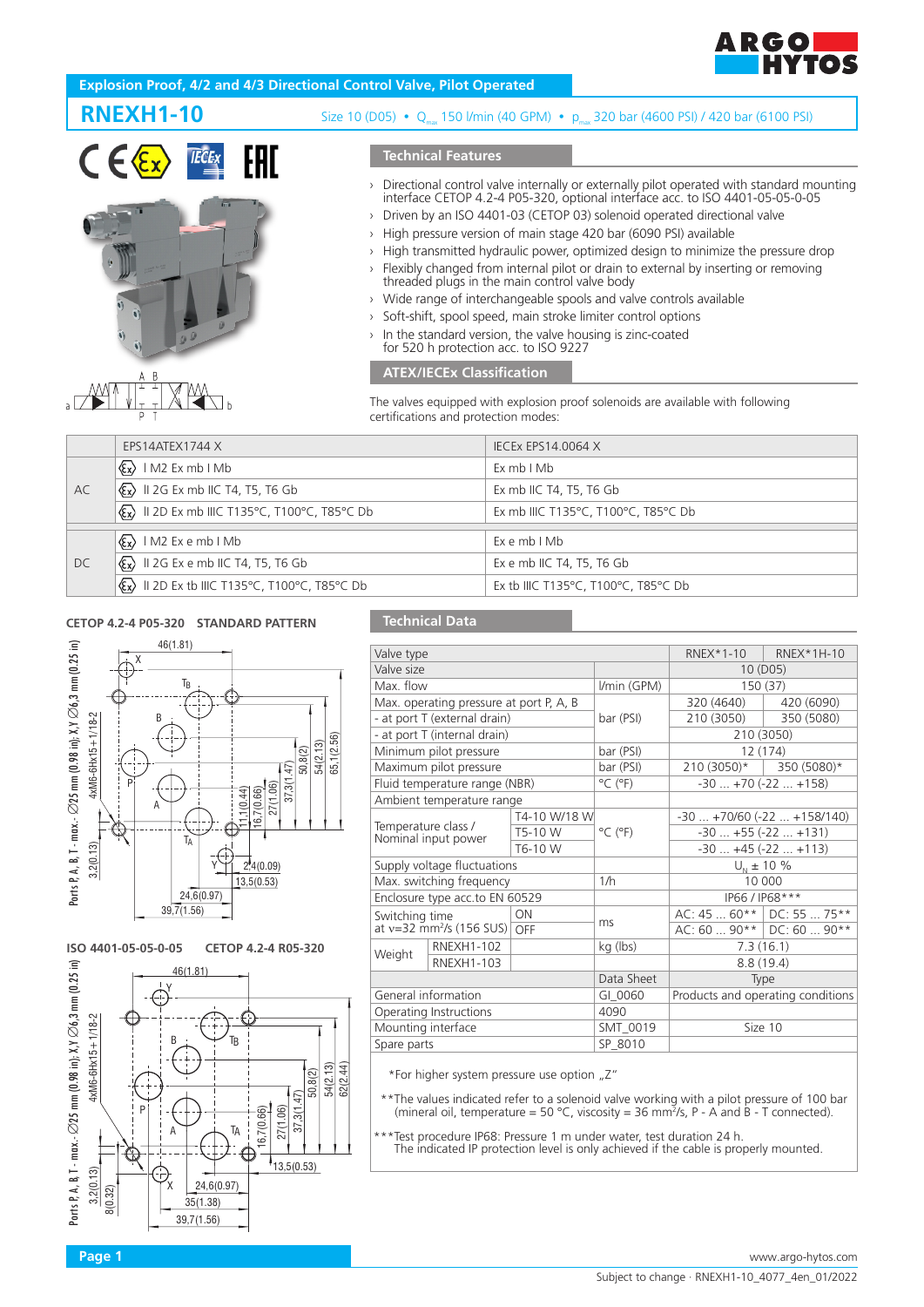



\*EAEU= Eurasian Economic Union, certificate according to TR TS 012/2011 valid for the Russian Federation, Belarus, Armenia, Kazakhstan and Kyrgyzstan.

### **Installation Note:**

-It is necessary to ensure minimum pilot pressure, therefore external piloting must be used for spools which have connection between P and T ports (H11, C11, R52, X52, J27).

- Attention: spools J17, J27 may assume an undefined position without energy supply.

- Other special versions are available. Consult our technical department.

## **Spool Symbols**

|                 | Three positions with centering spring | Two positions with return spring |                                                     |                      |  |  |  |
|-----------------|---------------------------------------|----------------------------------|-----------------------------------------------------|----------------------|--|--|--|
| Z11             | A B                                   | <b>R51</b>                       | A B<br>K<br>ΜW                                      |                      |  |  |  |
| H11             | - R                                   | R <sub>52</sub>                  | $\blacksquare$                                      |                      |  |  |  |
| Y11             |                                       | X51                              | Щм<br>$\sqrt{ }$                                    | $\chi$<br>ا - ∽الأ آ |  |  |  |
| C11             | A B                                   | X52                              | A B<br>Жm<br>$\sqrt{ }$                             |                      |  |  |  |
| P <sub>11</sub> |                                       |                                  | Two positions with mechanical detent on pilot valve |                      |  |  |  |
|                 |                                       | J17                              | $\overline{\phantom{a}}$                            |                      |  |  |  |
|                 |                                       | J27                              |                                                     |                      |  |  |  |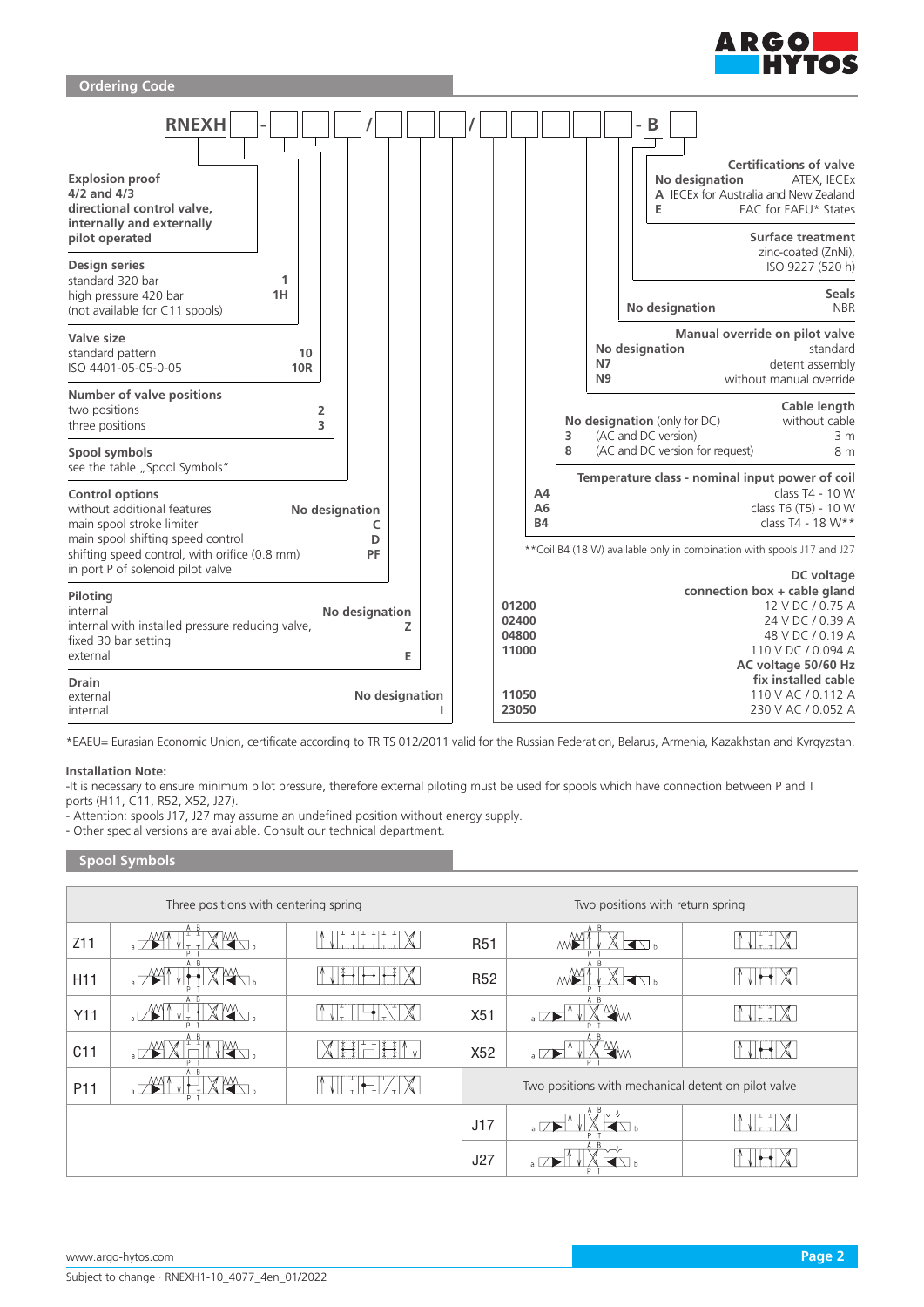

The RNEXH valves are available with pilot and drain, both internal and external.

|                | Plug assembly                                      |            |            |  |
|----------------|----------------------------------------------------|------------|------------|--|
| Type of valve  | X                                                  | Y          |            |  |
| RNEXH1-10**/*  | internal pilot and external drain                  | NO         | <b>YFS</b> |  |
| RNEXH1-10**/*I | internal pilot and internal drain                  | <b>NO</b>  | NO.        |  |
|                | RNEXH1-10**/*E external pilot and external drain   | <b>YES</b> | <b>YFS</b> |  |
|                | RNEXH1-10**/*El  external pilot and internal drain | <b>YES</b> | NO.        |  |

**Characteristics** measured at v = 32 mm<sup>2</sup>/s (156 SUS)

#### **Operating limits**

Operating limits for maximum hydraulic power at rated temperature and supplied with voltage equal to 90 % of the nominal value

|                                      | at pressure           |                       |  |  |  |  |
|--------------------------------------|-----------------------|-----------------------|--|--|--|--|
| Maximum flow rates<br>in I/min (GPM) | 210 bar<br>(3050 PSI) | 320 bar<br>(4640 PSI) |  |  |  |  |
| Spool type C11                       | 500 (133)             | 450 (119)             |  |  |  |  |
| All other spools                     | 600 (159)             | 500 (133)             |  |  |  |  |



**X:** plug M5x6 for external pilot **Y:** plug M5x6 for external drain

#### **Pressure drop related to flow rate**



Flow Q [l/min (GPM)]

|                                             | Spool position $ P-A P-B A-T B-T$ |   |   |                |                | $P-T$ |                       | Spool position   P-A   P-B   A-T   B-T   P-T |   |   |                |   |        |
|---------------------------------------------|-----------------------------------|---|---|----------------|----------------|-------|-----------------------|----------------------------------------------|---|---|----------------|---|--------|
| Z <sub>11</sub>                             | Energized                         | 1 |   | $\overline{2}$ | 3              |       | J17, J27              | Energized                                    |   |   | $\overline{4}$ | 3 |        |
| H <sub>11</sub>                             | De-energized                      |   |   |                |                | $6*$  | R51, R52,<br>X51, X52 | De-energized                                 |   |   |                | 3 |        |
|                                             | Energized                         | 5 | 5 | $\overline{2}$ | $\overline{4}$ |       |                       | Energized                                    |   |   | $\overline{4}$ |   |        |
| Y11                                         | De-energized                      |   |   | $***$          | $1***$         |       | P <sub>11</sub>       | De-energized                                 |   |   |                |   | $6***$ |
|                                             | Energized                         | 1 |   | $\overline{2}$ | $\overline{4}$ |       |                       | Energized                                    | 6 | 6 | 3              | 5 |        |
| C11                                         | De-energized                      |   |   |                |                | 6     |                       |                                              |   |   |                |   |        |
|                                             | Energized                         | 6 | 6 | 3              | 5              |       |                       |                                              |   |   |                |   |        |
| *A-B blocked<br>**B blocked<br>***A blocked |                                   |   |   |                |                |       |                       |                                              |   |   |                |   |        |

For detail information on the pilot valve RPEX3-06 refer to data sheet No. 4054.

## **Actuation** in millimeters (inches)

#### **Solenoid control: RNEXH**

The valve is supplied with an RPEX3-06 pilot solenoid valve.



The minimum piloting pressure can be as low as 5 bar at low flow rates, but with higher flow rates a pressure of 12 bar is needed.

If the valve operates with higher pressures it is necessary to use the version with external pilot and reduced pressure. Otherwise, the valve with internal pilot and a pressure reducing valve with a 30 bar fixed setting can be ordered.